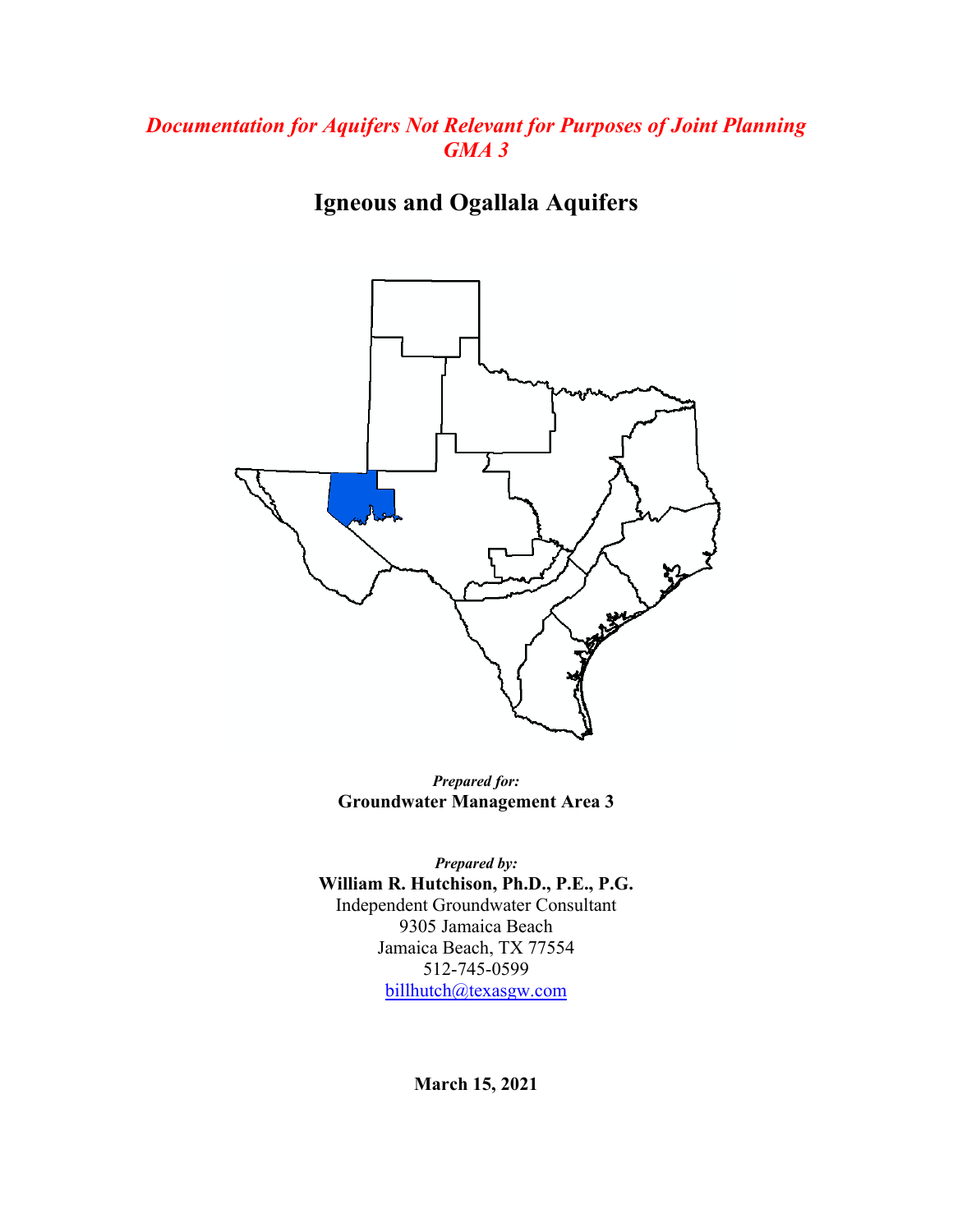## **Contents**

GMA 3 Resolution 16-05, Declaration that the Igneous and Ogallala Aquifers are Not Relevant for Purposes of Joint Planning in Groundwater Management Area 3

Igneous Aquifer: Not Relevant for Purposes of Joint Planning – GMA 3 Technical Memorandum 16-03

Ogallala Aquifer: Not Relevant for Purposes of Joint Planning – GMA 3 Technical Memorandum 16-04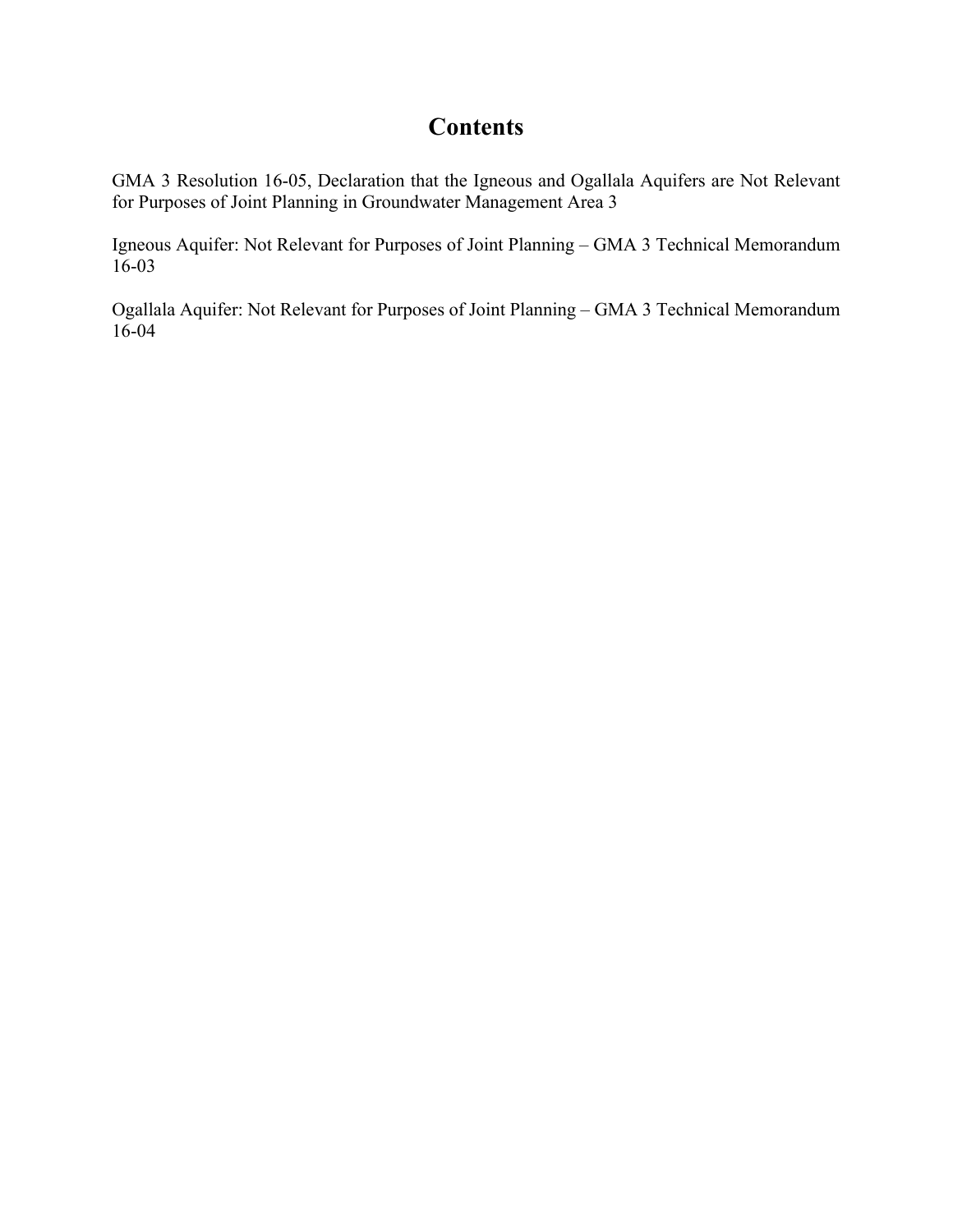# **Groundwater Management Area 3 Resolution 21-05** Declaration that the Igneous and Ogallala Aquifers Are Not Relevant for Purposes of Joint Planning

WHEREAS, Groundwater Conservation Districts (GCDs) located within or partially within Groundwater Management Area 3 (GMA 3) are required under Chapter 36.108, Texas Water Code to conduct joint planning and designate the Desired Future Conditions of aquifers within GMA 3 and;

WHEREAS, the Board Presidents or their Designated Representatives of GCDs in GMA 3 have met in various meetings and conducted joint planning in accordance with §36.108, Texas Water Code since 2016; and

WHEREAS, the GMA 3 committee has received and considered Groundwater Availability Model runs and other technical advice regarding local aquifers, hydrology, geology, recharge characteristics, the nine factors set forth in§36.108(d) of the Texas Water Code, local groundwater demands and usage, population projections, total water supply and quality of water supply available from all aquifers within the respective GCDs, regional water plan water management strategies, ground and surface water interactions, that affect groundwater conditions through the year 2070; and

WHEREAS, the member GCDs of GMA 3, having given proper and timely notice, held an open meeting on October 21, 2020 at the Middle Pecos Groundwater Conservation District office, 405 North Spring Drive, Fort Stockton, Texas to vote to adopt proposed Desired Future Conditions within the boundaries of GMA 3; and

WHEREAS on this day of February 17, 2021, at an open meeting duly noticed and held in accordance with law at the Middle Pecos Groundwater Conservation District office, 405 North Spring Drive, Fort Stockton, Texas, the GCDs within GMA 3, having considered at this meeting comments submitted to the individual districts during the comment period and at this meeting. have voted, 2 districts in favor, 0 districts opposed, to declare the Igneous and Ogallala not relevant for purposes of joint planning pursuant to Section 36.108 of the Texas Water Code and therefore not requiring the establishment of DFCs by GMA 3, nor the determination by the Texas Water Development Board (TWDB) of Modeled Available Groundwater (MAGs) for those aquifers in GMA 3,

Middle Pecos Groundwater Conservation District Ty Edwards, General Manager

Reeves County Groundwater Conservation District Larry Turnbough, Board President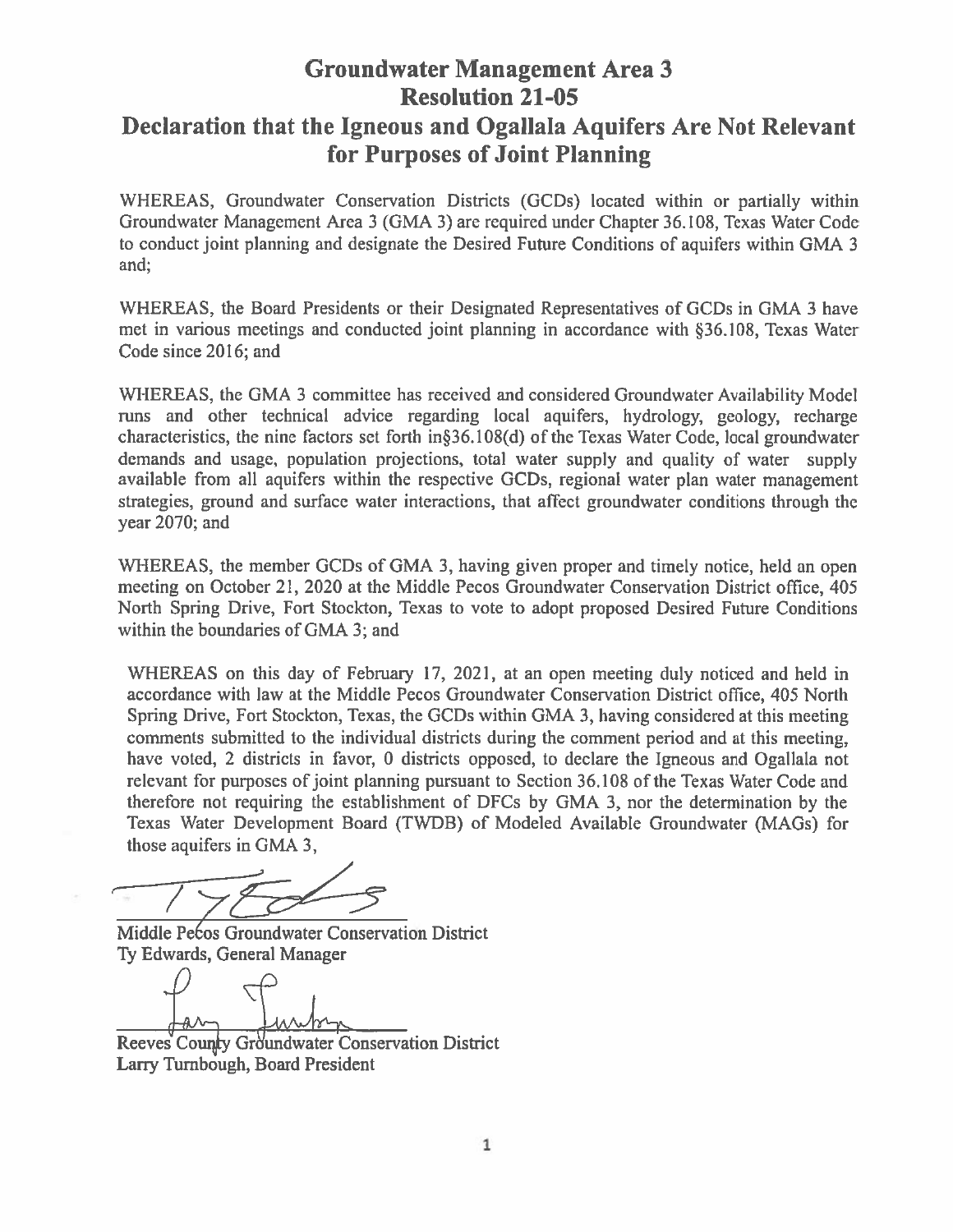## **Igneous Aquifer: Not Relevant for Purposes of Joint Planning GMA 3 Technical Memorandum 16-03, Final**

William R. Hutchison, Ph.D., P.E., P.G. February 13, 2017

#### **Introduction**

The Texas Water Development Board, in its July 2013 document, Explanatory Report for Submittal of Desired Future Conditions to the Texas Water Development Board, offers the following guidance regarding documentation for aquifers that are to be classified not relevant for purposes of joint planning:

*Districts in a groundwater management area may, as part of the process for adopting and submitting desired future conditions, propose classification of a portion or portions of a relevant aquifer as non-relevant (31 Texas Administrative Code 356.31 (b)). This proposed classification of an aquifer may be made if the districts determine that aquifer characteristics, groundwater demands, and current groundwater uses do not warrant adoption of a desired future condition.* 

*The districts must submit to the TWDB the following documentation for the portion of the aquifer proposed to be classified as non-relevant:* 

- *1. A description, location, and/or map of the aquifer or portion of the aquifer;*
- *2. A summary of aquifer characteristics, groundwater demands, and current groundwater uses, including the total estimated recoverable storage as provided by the TWDB, that support the conclusion that desired future conditions in adjacent or hydraulically connected relevant aquifer(s) will not be affected; and*
- *3. An explanation of why the aquifer or portion of the aquifer is nonrelevant for joint planning purposes.*

This technical memorandum provides the required documentation to classify the Igneous Aquifer as not relevant for purposes of joint planning.

#### **Aquifer Description and Location**

As described in George and others (2011):

*The Igneous Aquifer, located in Far West Texas, is designated as a minor aquifer. The aquifer consists of volcanic rocks made up of a complex series of welded pyroclastic rock, lava, and volcaniclastic sediments and includes more than 40 different named units as much as 6,000 feet thick. Freshwater saturated thickness averages about 1,800 feet. The best water‐bearing zones are found in igneous rocks with primary porosity and permeability, such as vesicular basalts, interflow zones in lava successions, sandstone, conglomerate, and breccia.*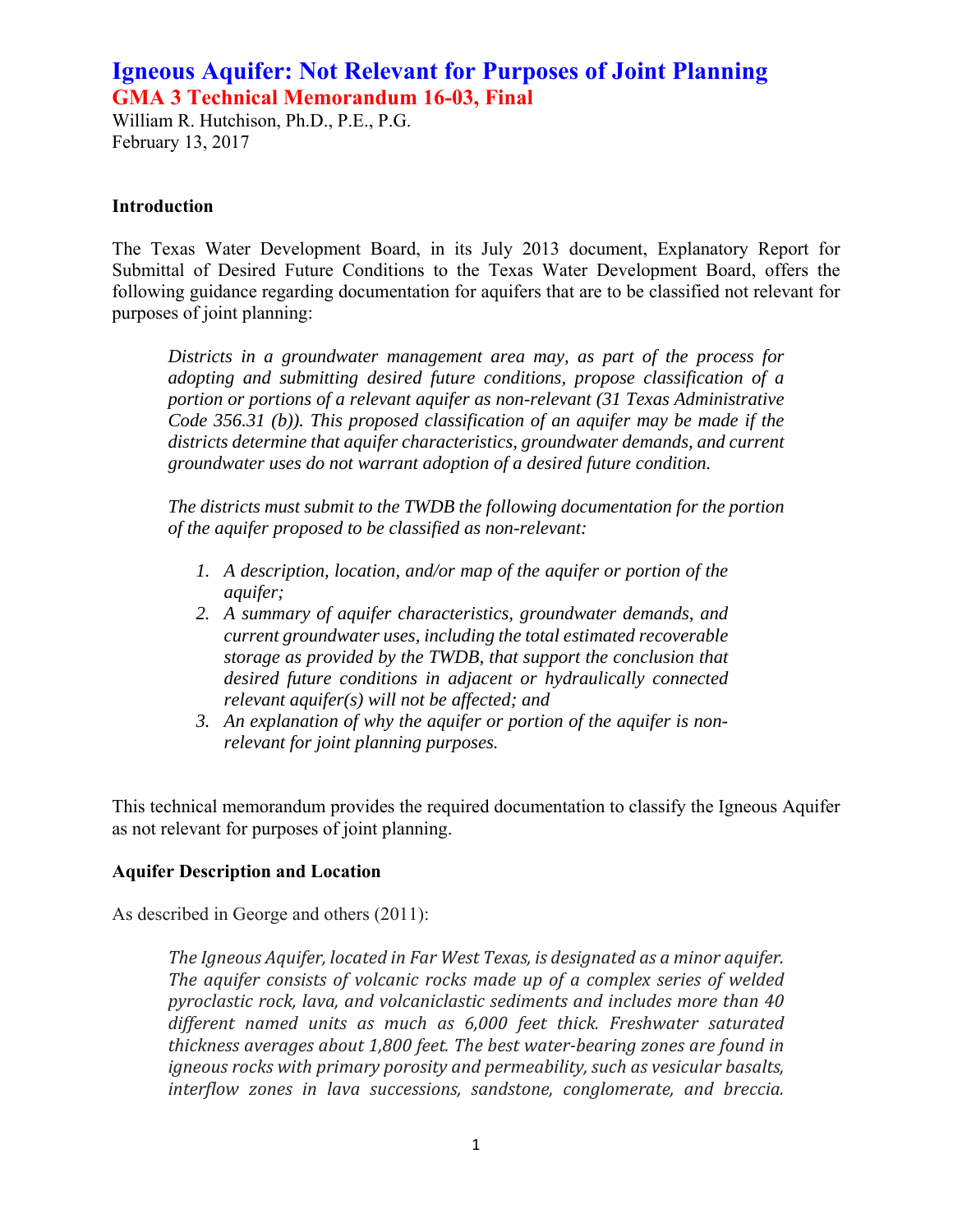## **Igneous Aquifer: Not Relevant for Purposes of Joint Planning GMA 3 Technical Memorandum 16-03, Final**

William R. Hutchison, Ph.D., P.E., P.G. February 13, 2017

> *Faulting and fracturing enhance aquifer productivity in less permeable rock units. Although water in the aquifer is fresh and contains less than 1,000 milligrams per liter of total dissolved solids, elevated levels of silica and fluoride have been found in water from some wells, reflecting the igneous origin of the rock. Water is primarily used to meet municipal needs for the cities of Alpine, Fort Davis, and Marfa, as well as some agricultural needs. There have been no significant water level declines in wells measured by the TWDB throughout the aquifer.*

Figure 1 (taken from Jones and others, 2013) shows the limited extent of the Igneous Aquifer in GMA 7. Note that it occurs only in a small portion of Pecos County.

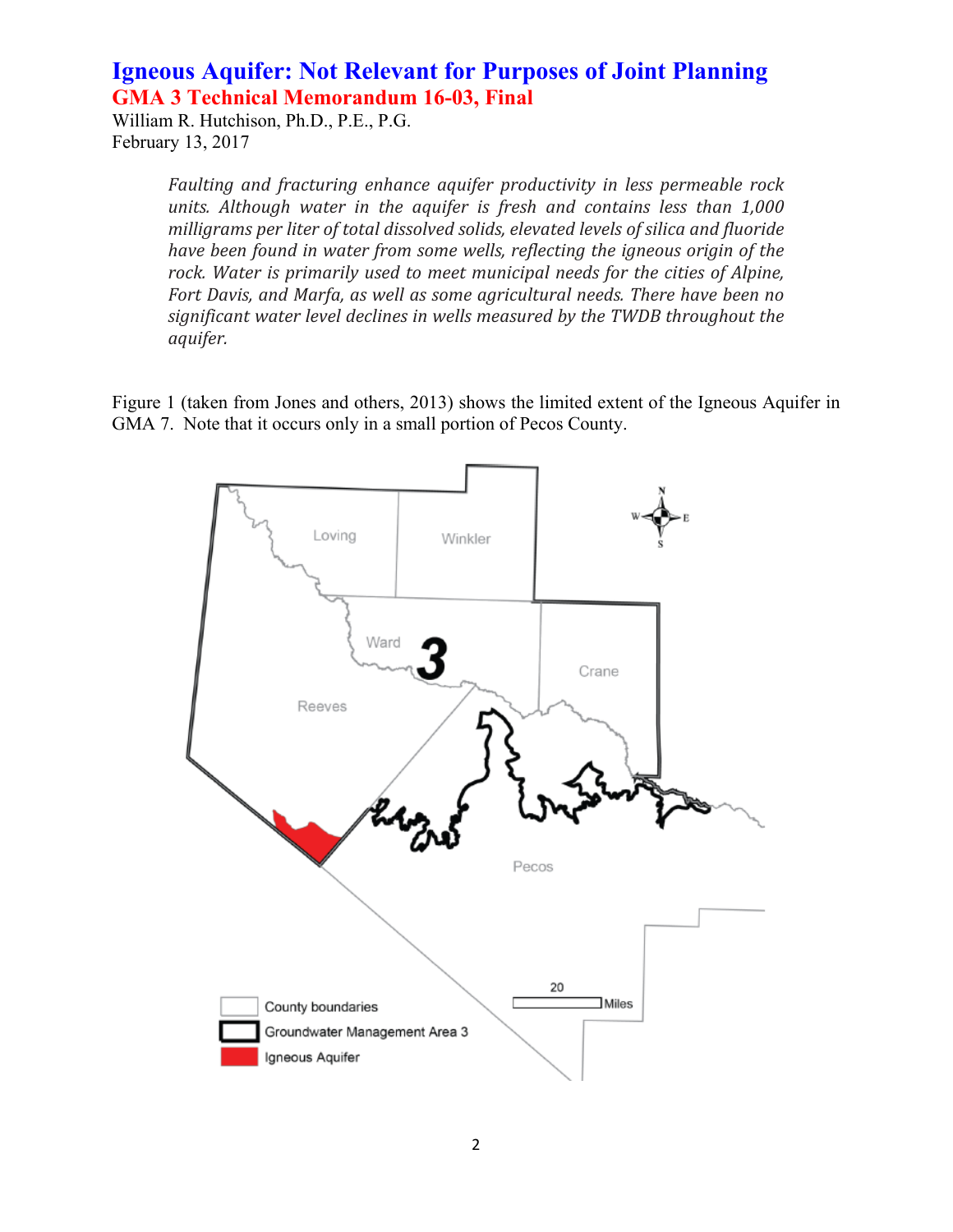## **Igneous Aquifer: Not Relevant for Purposes of Joint Planning GMA 3 Technical Memorandum 16-03, Final**

William R. Hutchison, Ph.D., P.E., P.G. February 13, 2017

### **Figure 1. Location of Igneous Aquifer in GMA 3**

### **Aquifer Characteristics**

Beach and others (2004) developed a groundwater availability model of the Igneous Aquifer and parts of the West Texas Bolsons for the Texas Water Development Board. The model domain did not extend into the small area of Reeves County that is included in the official aquifer boundary as shown in Jones and others (2013). Aquifer hydraulic conductivity from the calibrated model in the eastern portion of adjoining Jeff Davis County is 0.1 ft/day (Beach and others, 2004, pg. 8-7), and storativity from the calibrated model in the eastern portion of adjoining Jeff Davis County is 3.0E-05 (dimensionless) (Beach and others, 2004, pg. 9-6).

### **Groundwater Demands and Current Groundwater Uses**

The Texas Water Development Board pumping database shows use in Reeves County of 284 AF/yr from the Igneous Aquifer in 2012. This amount of pumping since 2000 ranged from 18 AF/yr (in 2008) to 415 AF/yr (in 2000).

### **Total Estimated Recoverable Storage**

Jones and others (2013) documented the total estimated recoverable storage for the Igneous Aquifer in Reeves County. Total storage was estimated to be 54,000 acre-feet. Total estimated recoverable storage was assumed to be between 25 percent and 75 percent of the total storage (between 13,500 and 40,500 acre-feet).

#### **Explanation of Non-Relevance**

Due to its limited areal extent and lack of groundwater use, the Igneous Aquifer is not relevant for purposes of joint planning in Groundwater Management Area 3.

#### **References**

Beach, J.A., Ashworth, J.B., Finch, S.T., Chastain-Howley, A., Calhoun, K., Urbanczyk, K.M., Sharp, J.M., and Olson, J., 2004. Groundwater Availability Model for the Igneous and parts of the West Texas Bolsons (Wild Horse Flat, Michigan Flat, Ryan Flat and Lobo Flat) Aquifers, Report prepared for the Texas Water Development Board, June 2004, 407p.

George, P.G., Mace, R.E., and Petrossian, R., 2011. Aquifers of Texas. Texas Water Development Board Report 380, July 2011, 182p.

Jones, I.C., Boghici, R., Kohlrenken, W., and Shi, J., GAM Task 13-027: Total Estimated Recoverable Storage for Aquifers in Groundwater Management Area 3, September 19, 2013, 28p.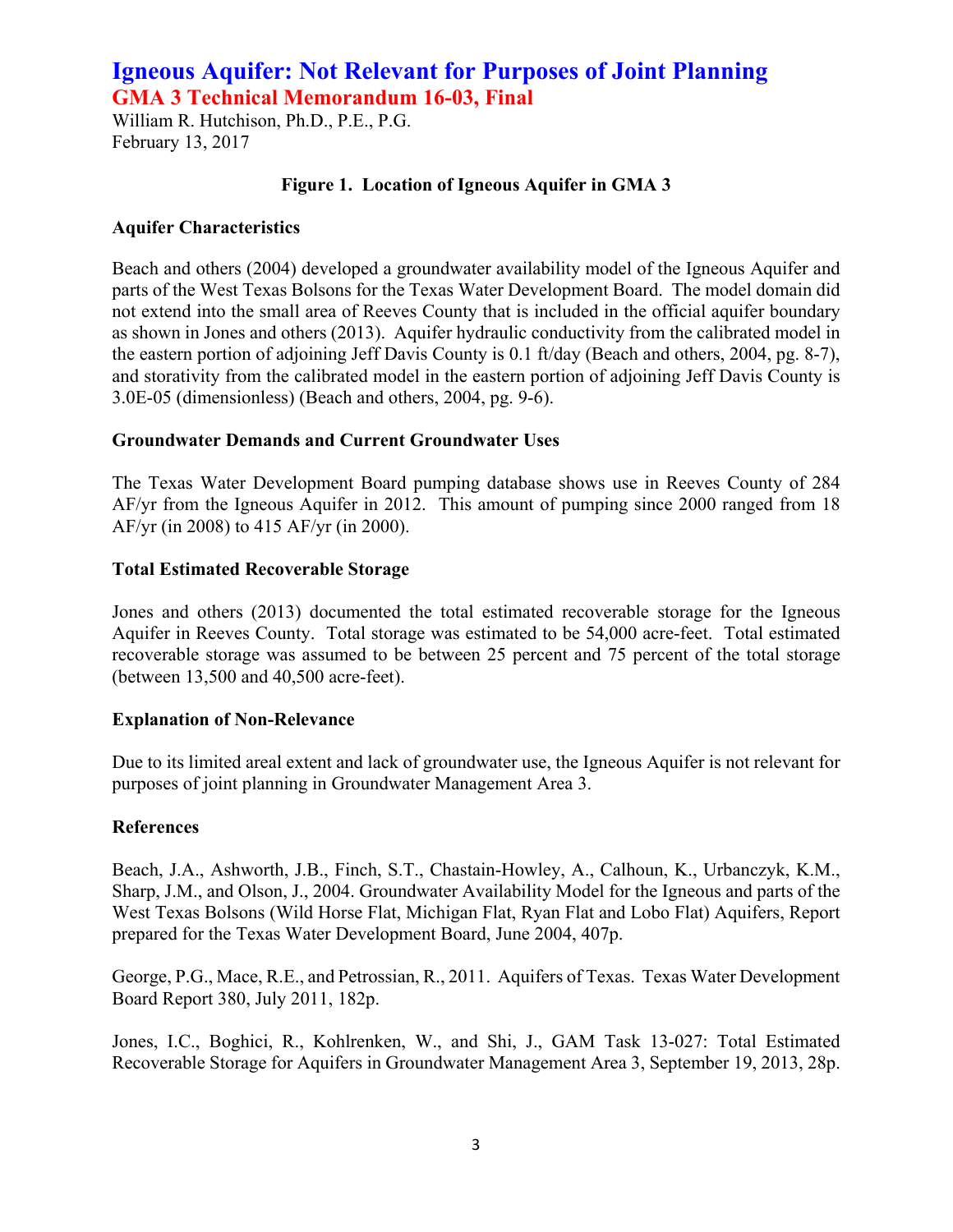## **Ogallala Aquifer: Not Relevant for Purposes of Joint Planning GMA 3 Technical Memorandum 16-04, Final**

William R. Hutchison, Ph.D., P.E., P.G. February 13, 2017

#### **Introduction**

The Texas Water Development Board, in its July 2013 document, Explanatory Report for Submittal of Desired Future Conditions to the Texas Water Development Board, offers the following guidance regarding documentation for aquifers that are to be classified not relevant for purposes of joint planning:

*Districts in a groundwater management area may, as part of the process for adopting and submitting desired future conditions, propose classification of a portion or portions of a relevant aquifer as non-relevant (31 Texas Administrative Code 356.31 (b)). This proposed classification of an aquifer may be made if the districts determine that aquifer characteristics, groundwater demands, and current groundwater uses do not warrant adoption of a desired future condition.* 

*The districts must submit to the TWDB the following documentation for the portion of the aquifer proposed to be classified as non-relevant:* 

- *1. A description, location, and/or map of the aquifer or portion of the aquifer;*
- *2. A summary of aquifer characteristics, groundwater demands, and current groundwater uses, including the total estimated recoverable storage as provided by the TWDB, that support the conclusion that desired future conditions in adjacent or hydraulically connected relevant aquifer(s) will not be affected; and*
- *3. An explanation of why the aquifer or portion of the aquifer is nonrelevant for joint planning purposes.*

This technical memorandum provides the required documentation to classify the Igneous Aquifer as not relevant for purposes of joint planning.

#### **Aquifer Description and Location**

As described in George and others (2011):

*The Ogallala Aquifer is the largest aquifer in the United States and is a major aquifer of Texas underlying much of the High Plains region. The aquifer consists of sand, gravel, clay, and silt and has a maximum thickness of 800 feet. Freshwater saturated thickness averages 95 feet. Water to the north of the Canadian River is generally fresh, with total dissolved solids typically less than 400 milligrams per liter; however, water quality diminishes to the south, where large areas contain total dissolved solids in excess of 1,000 milligrams per liter. High levels of naturally occurring arsenic, radionuclides, and fluoride in excess*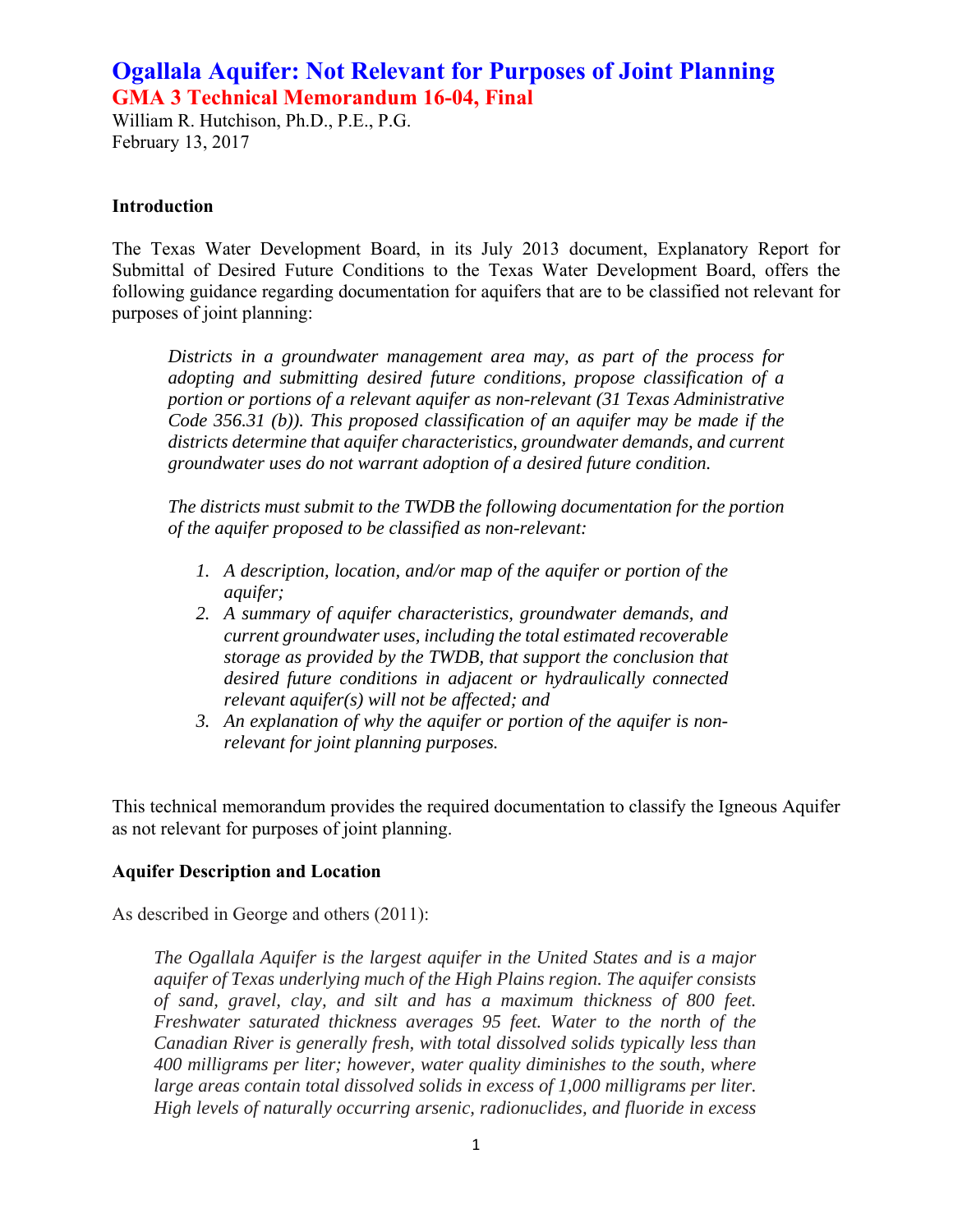## **Ogallala Aquifer: Not Relevant for Purposes of Joint Planning GMA 3 Technical Memorandum 16-04, Final**

William R. Hutchison, Ph.D., P.E., P.G. February 13, 2017

> *of the primary drinking water standards are also present. The Ogallala Aquifer provides significantly more water for users than any other aquifer in the state. The availability of this water is critical to the economy of the region, as approximately 95 percent of groundwater pumped is used for irrigated agriculture. Throughout much of the aquifer, groundwater withdrawals exceed the amount of recharge, and water levels have declined fairly consistently through time. Although water level declines in excess of 300 feet have occurred in several areas over the last 50 to 60 years, the rate of decline has slowed, and water levels have risen in a few areas. The regional water planning groups for the Panhandle and Llano Estacado regions, in their 2006 Regional Water Plans, recommended numerous water management strategies using the Ogallala Aquifer, including drilling new wells, developing well fields, overdrafting, and reallocating supplies.*

Figure 1 (taken from Jones and others, 2013) shows the limited extent of the Ogallala Aquifer in GMA 3. Note that it occurs only in a small portion of Winkler County.



**Figure 1. Location of Ogallala Aquifer in GMA 3**